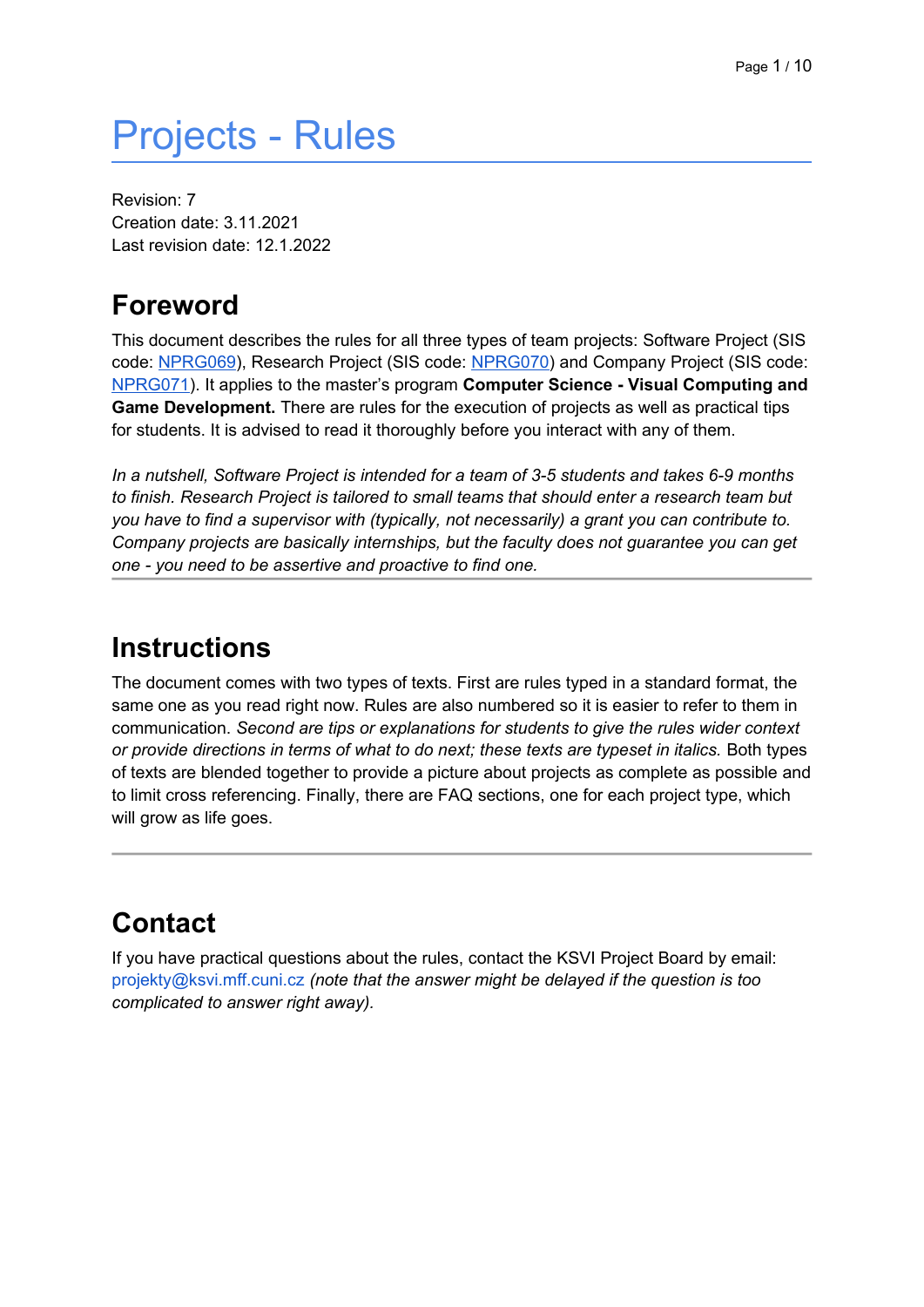# <span id="page-1-0"></span>**Table of Contents**

| <b>Foreword</b><br><b>Instructions</b>                | $\mathbf 1$         |
|-------------------------------------------------------|---------------------|
|                                                       | 1                   |
| <b>Contact</b>                                        | 1                   |
| <b>Table of Contents</b>                              | $\overline{2}$      |
| <b>General project rules</b>                          | 3                   |
| Software project rules<br>Software project FAQ        | 4<br>6              |
| <b>Research project rules</b><br>Research project FAQ | $\overline{7}$<br>8 |
| <b>Company project rules</b><br>Company project FAQ   | 9<br>10             |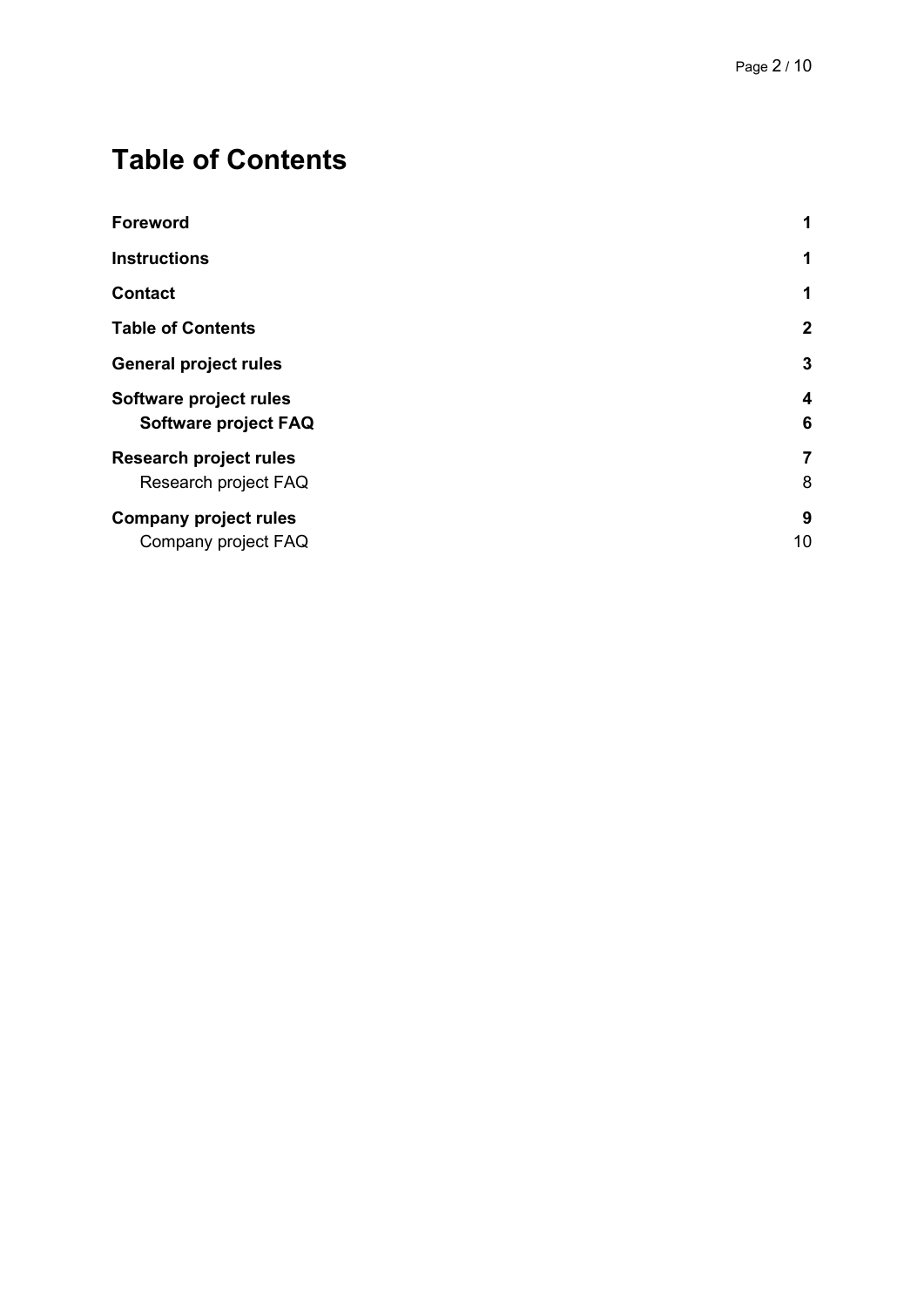## <span id="page-2-0"></span>**General project rules**

- G1. In general, all project courses can be entered at any time.
- G2. There is no need to enroll in the course(s) upfront. However, you must be enrolled into respective courses if you want to receive credits from projects. *In fact, it is advised to first secure either a team for your Software Project or a supervisor and a project to work on or to contribute to in case of a Research Project or an internship in a company in case of a Company Project. Only after you secure your project, consider enrolling in the required course(s). Just beware that, e.g., if you start working on a software project in May, a project which is known to last 6-9 months, you should not enrol into NPRG069 as the academic year is ending in 4 months.*
- G3. Projects are governed and overseen by the KSVI Project Board as listed by in this document. *Various document regarding various projects may need to be signed by a member of a board.*
- G4. The chair of the KSVI Project Board retains rights to alter the rules if necessary. *"Golden rule", exceptional cases will be solved exceptionally. Always ask upfront, do not try to seek permissions ex-post or to solve problems when it is too late.*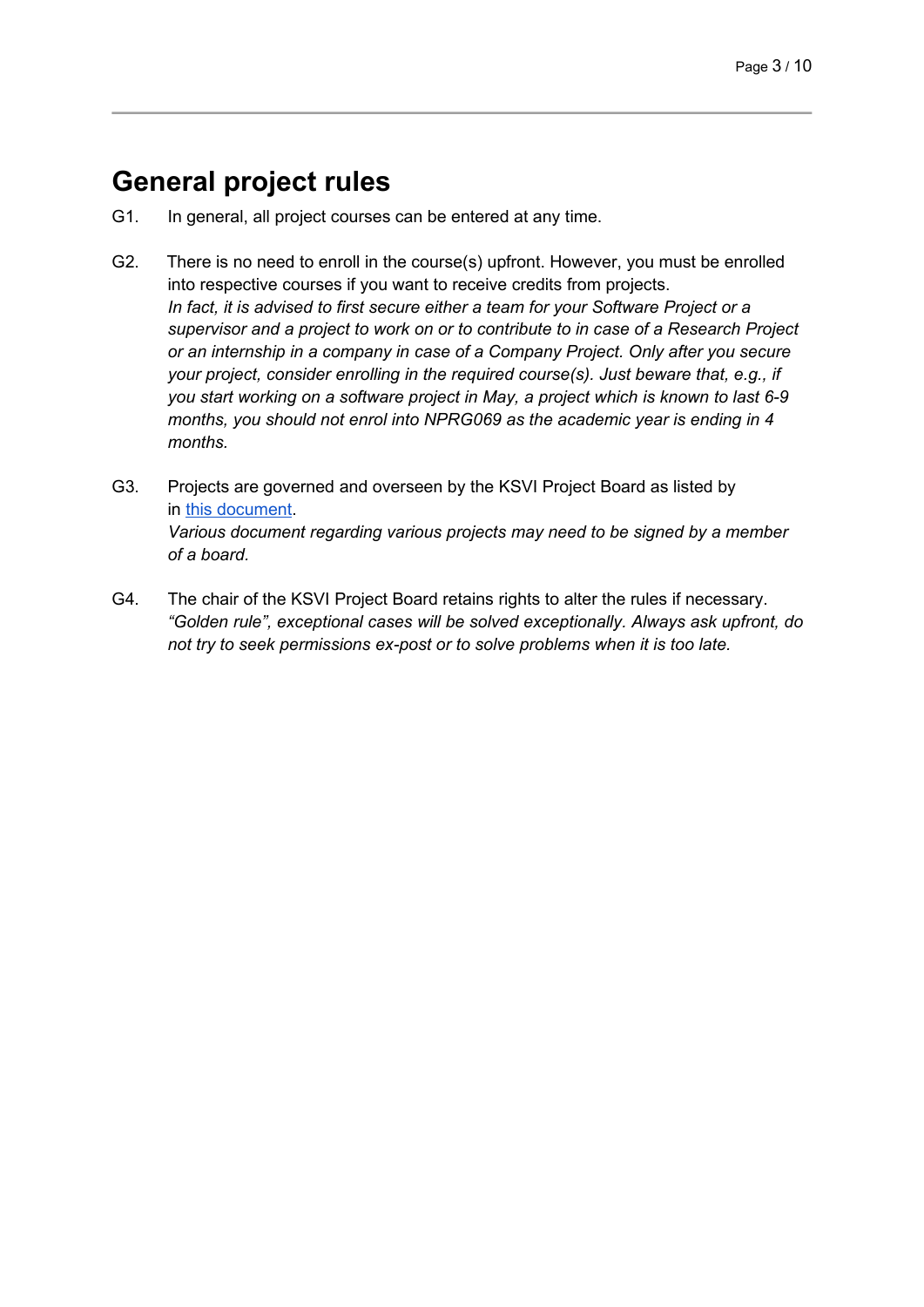#### <span id="page-3-0"></span>**Software project rules**

- S1. Software project is a project that is solved by 3+ students together. Larger teams are discouraged. *In general, we want you to experience team development. However, bigger teams like 8+ people are quite challenging in terms of project management and you and your supervisor (see below) must be able to defend such a number.*
- S2. The majority of team members have to be MFF students. It may contain even bachelor students, however, they can gain credit for the project only after they enter the master's program (which could happen during or after the project). *If your composition is different, then you will have to ask KSVI Project Board for permission or think about going for a research or a company project instead.*
- S3. The project length is 6-9 months. *Software projects are two-semester long. In rare cases it can be less, but better assume the average period of 7-8 months. Also, scale the goal of the project accordingly.*
- S4. Each project must have a supervisor. *Supervisor is someone who takes care about the project, helps you with project management but also approves the "Software Project Description" document (see below), its changes and in the end the final state of the project.*
- S5. Supervisor can be anyone from the Department of Software and Computer Science Education (KSVI) faculty members. *See https://ksvi.mff.cuni.cz/lide.en.php, all people mentioned under sections Administrative faculty, Faculty members, External collaborators and Doctoral students can be supervisors.*
- S6. You can also seek supervisors from other departments. *However, in that case you would most probably be entering teams composed of students from various programs. Beware that If you are taking a supervisor from another department, good chances are that you will need to complete the project under the rules of that department, which might be different from those described here. Always check with your supervisor which rules apply to your situation.*
- S7. You and your team are required to create a "Software Project Description" document. There are a few templates to use, select one that seems to be the most appropriate to your situation:generic template, game template. *In a nutshell, you should first enter or assemble a team of students willing to work on a project and then you have to find a supervisor who is willing to watch over you and guarantee your work; you can ask KSVI Project Board for advice. Then you need to describe your project using the template provided above.*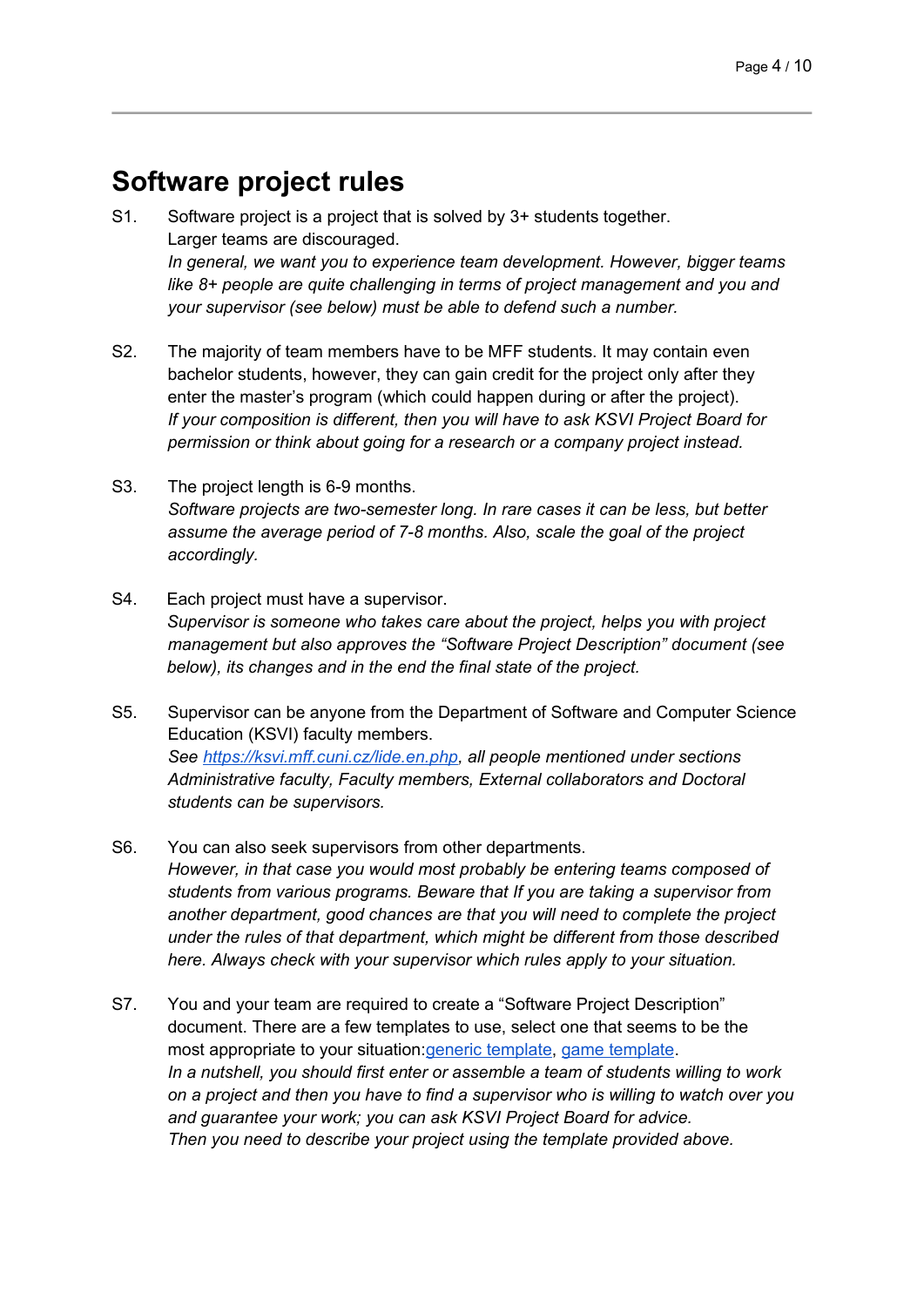- S8. "Software Project Description" document must be signed by all team members and approved by the project's supervisor and a member of the Project Board different from the supervisor. Once filled out and signed, it has to be delivered to the Project Board for final approval; a scan is sufficient. *Once you have it all done, email the scan to the KSVI Project Board; if you are unsure, which member of the KSVI Project Board should approve your document, you can email the scan with signatures of all team members and the project supervisor only.*
- S9. Every software project must have a software configuration management (SCM) repository (e.g. GIT), which does not necessarily have to be public. It can be also a repository of a larger project to which the team contributes. *Note that private repositories are reserved for projects that have good reasons to remain private, e.g., when the project is developed in cooperation with some private company using their technologies or know-how.*
- S10. The software project is delivered by filling out a "Software Project Delivery" document. Use a template that matches your initial Project Description document: generic template, game template. *Here you have to describe what your software project is capable of and defend the changes towards the initial software project description.*
- S11. A "Software Project Delivery" document must be approved by the project's supervisor, a project opponent, and a member of the Project Board different from the supervisor. *Once your software project is finished and your "Software project delivery" is filled out, you have to seek its approval. Find a Project Board member willing to oversee its approval or simply email it to KSVI project board, who will appoint one.*
- S12. The Project Board member who agrees to (or is appointed to) oversee the approval of the "Software Project Delivery" document appoints the opponent for the project different from the supervisor. Given the recommendation of the opponent, they approve or disprove the result. In the latter case, the team receives a list of the requirements to implement and/or improve; the team should (re)work and (re)submit the project again by filling out a new "Software project delivery" document.
- S13. Once the "Software Project Delivery" document is approved by the supervisor, its opponent and a member of the Project Board different from the supervisor it is submitted to the Project Board for approval, a scan is sufficient. Once the Project Board acknowledges the project, all the team members included in the "Software project delivery" are eligible for the credits for NPRG069.
- S14. The project supervisor may award team members with extra credits (in the form of credits for NPRG072) for their efforts provided that their contribution to the project is evaluated as extraordinary.
- S15. The chair of the Project Board reserves the right to override any of the rules stated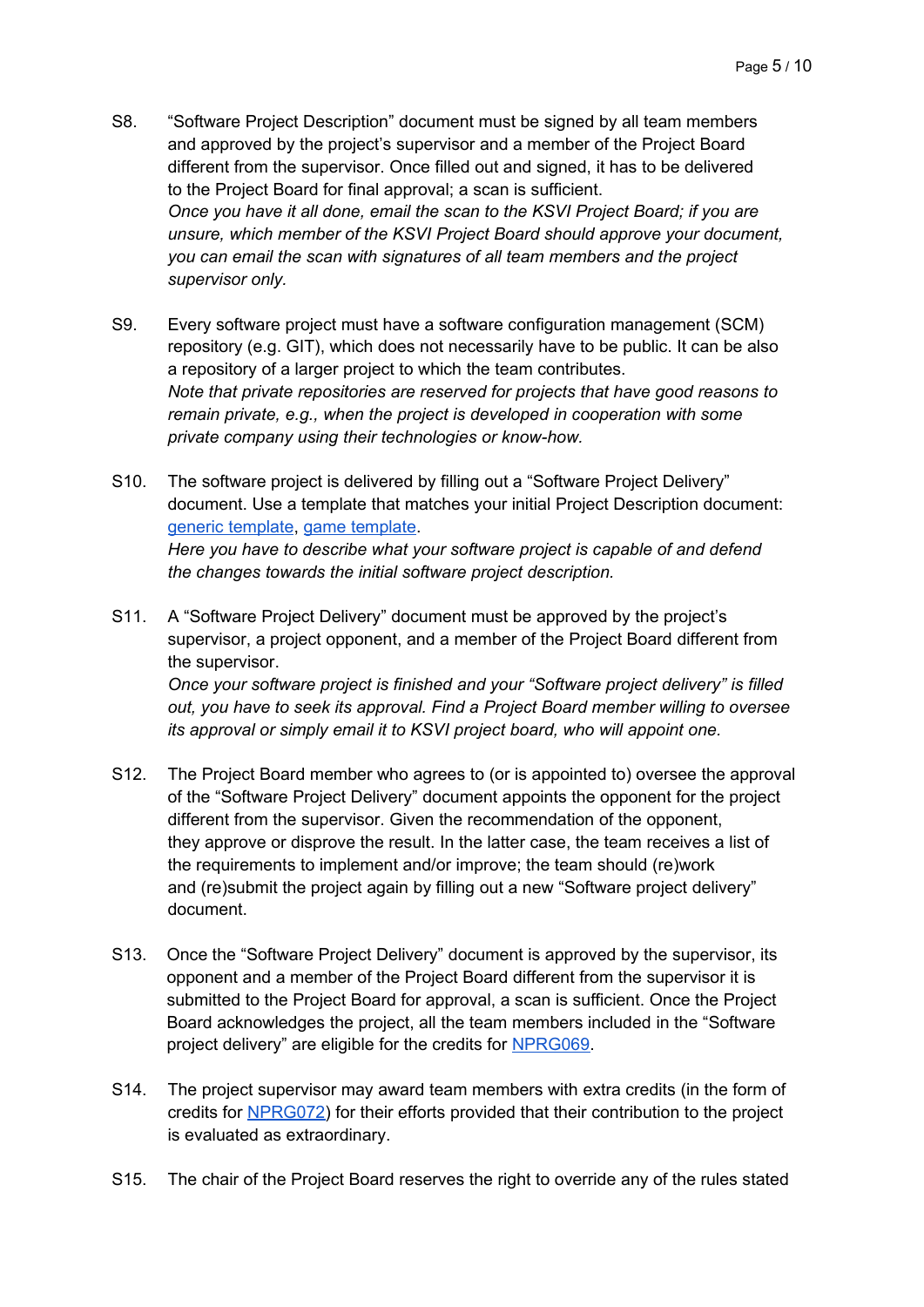here for each project specifically according to the nature of the project if the need arises. Such a change must be documented.

*Exceptional situations will be treated on a per-case basis. Known also as a golden-rule. For instance, there can be more people on the project, or it can run faster, or there might be some arrangements with a company for which you are doing a software project for, etc.*

#### <span id="page-5-0"></span>**Software project FAQ**

*Reserved space for frequently asked questions and their answers regarding rules and practical hints for software projects.*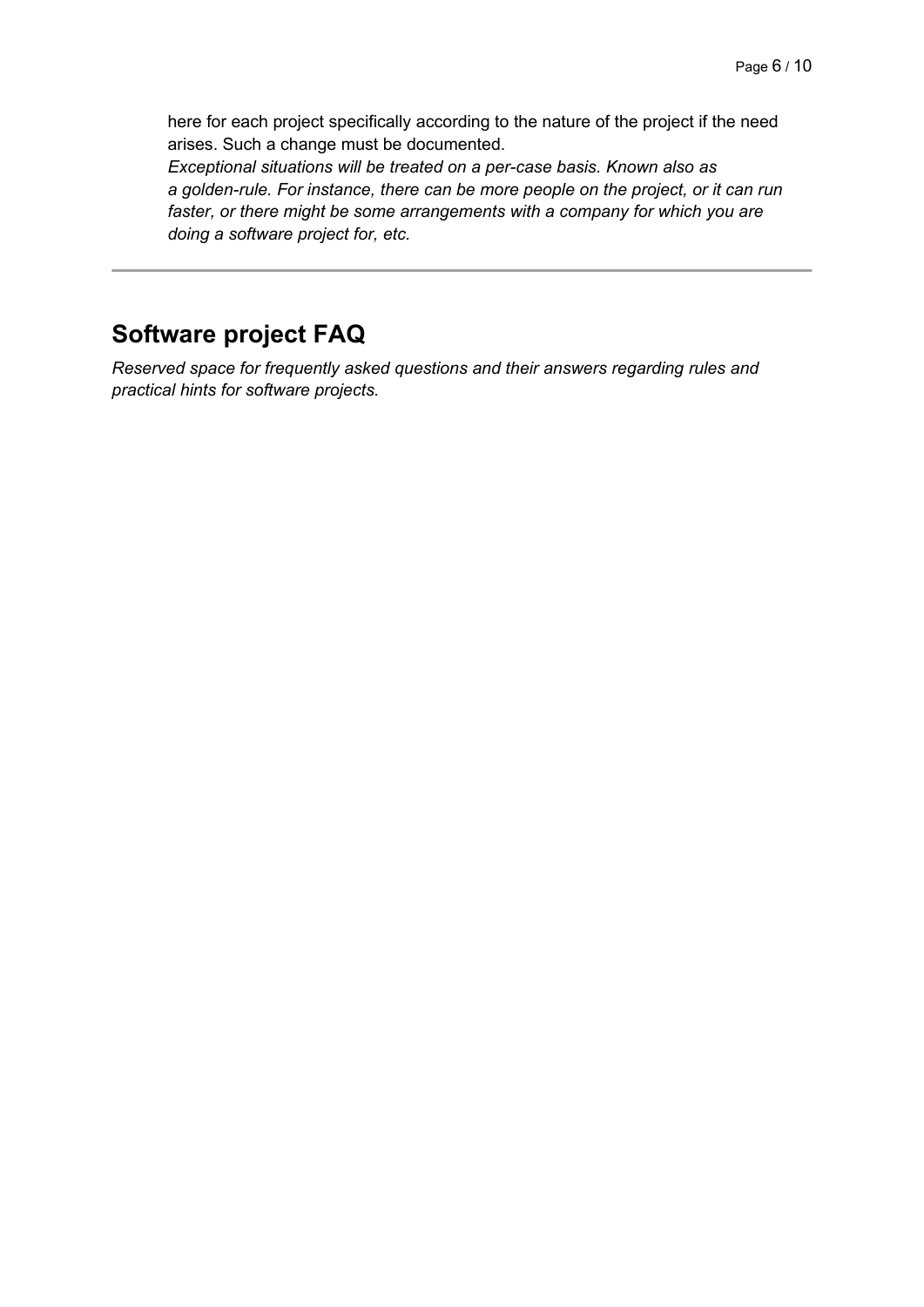#### <span id="page-6-0"></span>**Research project rules**

- R1. Research project is carried out in the context of existing academic work or a grant project at Charles University or in the context of your master thesis provided it is being solved in the context of an existing research group. A list of ongoing research project opportunities are available in the following document. *Temporarily joining an existing research team at the faculty is what distinguishes Research project from Software / Company Projects.*
- R2. Research project is carried out either by an individual or a group of at most three students. *If there are more than three participants, you should consider starting a Software Project. If you are an individual, your work must be carried out in the context of an existing group or a team.*
- R3. Typical length of a research project is 6 months. *Less than a Software Project. Scale goals of your research project accordingly.*
- R4. The result of the research project should be at least one of the following: a) a paper submitted to a conference (not a poster) or a journal, b) a draft of such a paper (not a poster), c) a well-defined contribution to a grant deliverable that will be directly referenced in the project final review.
- R5. Each project is controlled by a supervisor. *A supervisor is your guide overseeing your progress who should also help you with tips if you get stuck in your research.*
- R6. Supervisor can be anyone from the KSVI faculty members, including doctoral students. *See https://ksvi.mff.cuni.cz/lide.en.php, all people mentioned under sections Administrative faculty, Faculty members, External collaborators and Doctoral students can be supervisors.*
- R7. You can also seek supervisors from other departments. *However, good chances are you will need to do the project under the rules of that department, which might be different from those described here. Always check with your supervisor which rules apply to your situation.*
- R8. The research project is entered by filling out a "Research Project Description" document. Use the provided template. Once filled out and signed, it has to be delivered to the KSVI Project Board for approval; a scan is sufficient. *This should serve as a guideline for the project, it does not need to be overly specific but it should serve as an anchor during your work. You know, academic ways are broad as well as long / deep, so better not to get astray.*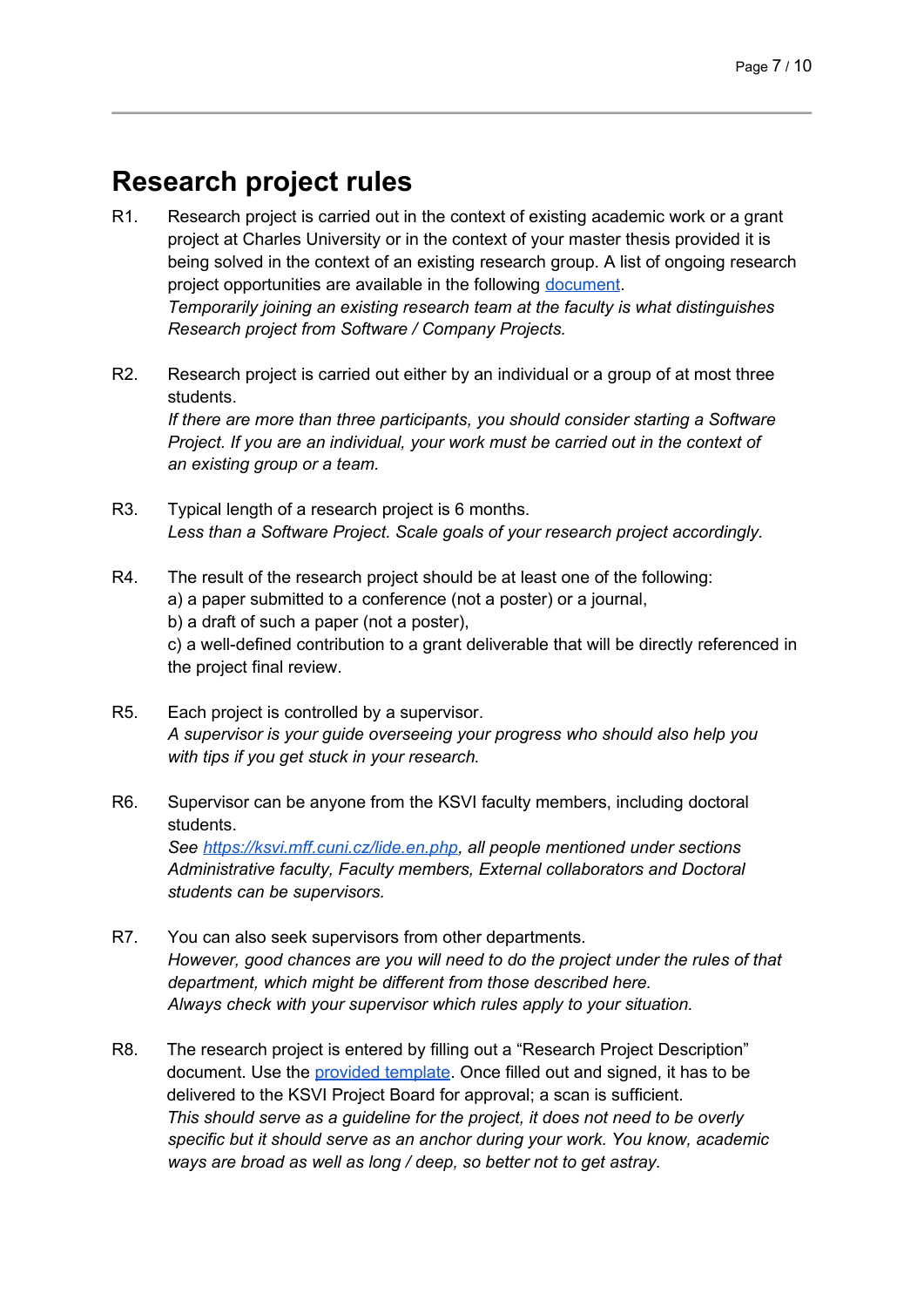- R9. The research project is delivered by filling out the "Research Project Delivery" document. Use the provided template. It must be approved by the project's supervisor and a reviewer. The reviewer can be anyone from the KSVI faculty members, different from the supervisor. Once filled out and signed, it has to be delivered to the project board for approval; a scan is sufficient. Once the Project Board acknowledges the project, all the team members included in the "Research project delivery" are eligible for the credits for NPRG070. *The delivery is less formal than in the case of software projects, yet there must exist a document to be inspected by an external reviewer. Note that the results of a research project are generally expected to be published (conference contribution / journal article / internal report of a larger project etc.).*
- R10. The project supervisor may award team members with extra credits (in the form of credits for NPRG072) for their efforts provided that their contribution to the project is evaluated as extraordinary.
- R11. The chair of the Project Board reserves the right to override any of the rules stated here for each project specifically according to the nature of the project if the need arises. Such a change must be documented. *Exceptional situations will be treated on a per-case basis. Known also as a golden-rule.*

#### <span id="page-7-0"></span>**Research project FAQ**

*Reserved space for frequently asked questions and their answers regarding rules and practical hints for research projects.*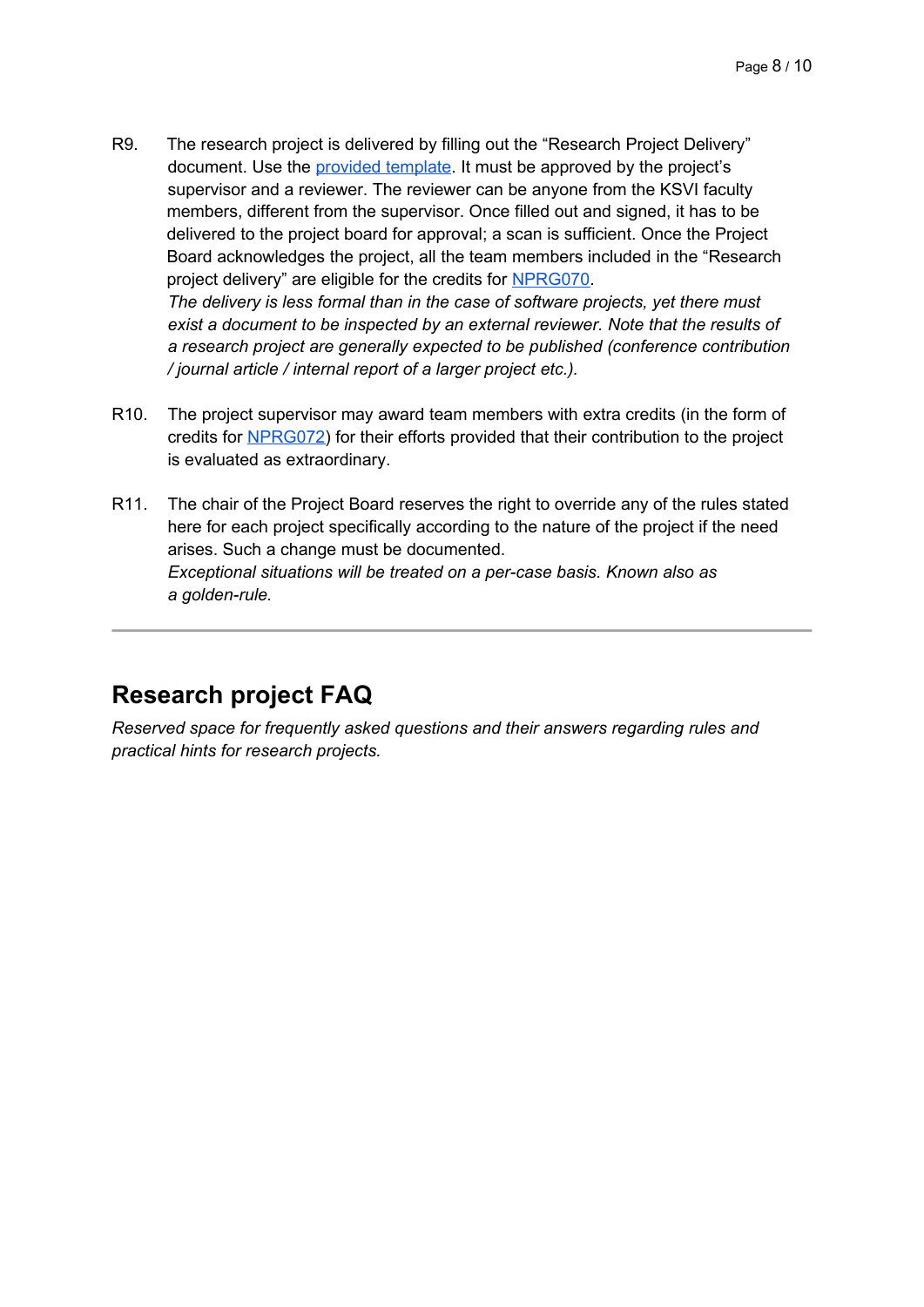## <span id="page-8-0"></span>**Company project rules**

- C1. Company Project allows a student to participate in a software project in an external company environment. *Taking part in in-house company projects distinguishes the Company Project from the other two types of team projects.*
- C2. At the company, you need to work on a project whose results could be specified upfront and you have to work in a team. *The idea of company project is to gain first hand experience with team software development practises as conducted by the company. Note that there is no point in doing solo development for the company: that would be called outsourcing, which is not in the spirit of the company project… and you should be paid for that anyway.*
- C3. Typical length of a company project is 2-3 man-months (8-12 man-weeks). *Actually, the size is comparable to the software project. The rationale behind is that you need to interact with the company environment for a longer period of time in order to gain any insights into their culture.*
- C4. Each project is controlled by a supervisor at the company side and a guarantor at the university side. *Supervisor is someone who is appointed by the company to care about you while on internship as well as a contact person for the university. Guarantor is then a university contact person for the company as well as someone who oversees the eligibility of your work within the company for the purpose of gaining credits from the Company Project.*
- C5. A guarantor can be anyone from the KSVI faculty (including Ph.D. students). *See https://ksvi.mff.cuni.cz/lide.en.php, all people mentioned under sections Administrative faculty, Faculty members, External collaborators and Doctoral students can be supervisors.*
- C6. It is possible to do the project in any company where you would deal with computer science research and/or software project development, preferably related to your study program, i.e. visual computing / computer game development. *However, you would need to find a new guarantor if the company has not been in touch with the university in the past.*
- C7. The list of companies and contact persons keen on accepting interns are maintained in the following document. *There you can find companies various Project Board members have connections with.*
- C8. The company project is entered into by filling out a "Company Project Description" document. Use the provided template. Once filled out and signed, it has to be delivered to the project board for approval; a scan is sufficient.